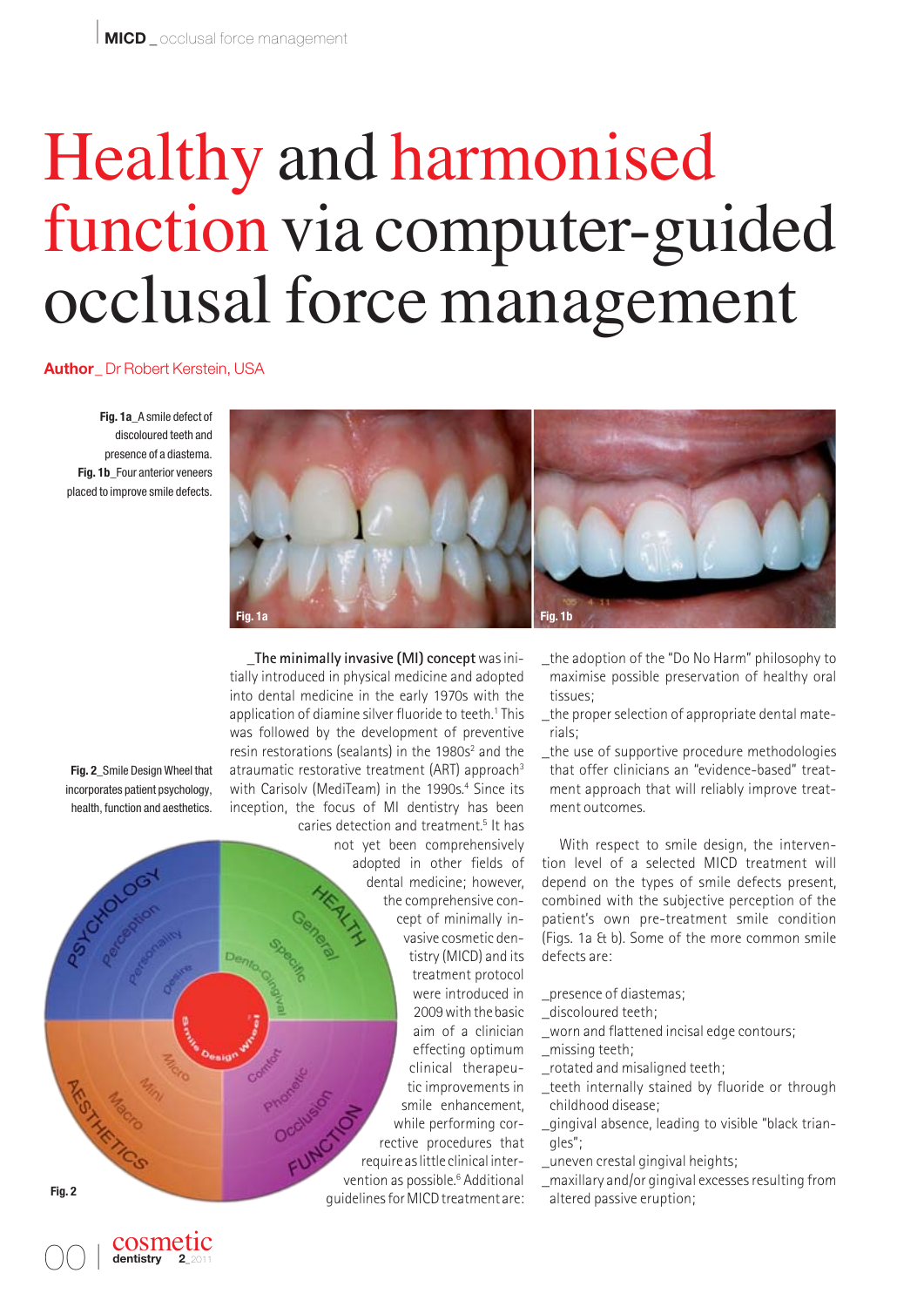

\_malocclusion according to Angle's classification; and

\_reverse smile curve.

Contemporary aesthetic dentistry can correct most of these defects utilising a simple, comprehensive, MI approach that places equal emphasis on patient psychology, health, function and aesthetics. Each of these aspects of treatment con sideration can be best analysed using the decisionmaking system of the Smile Design Wheel, which includes each individual aspect as a continuum (Fig. 2).6

## **\_Smile design with all-ceramic, partial coverage restorations**

All-ceramic, partial coverage adhesive restoration (porcelain veneers, inlays and onlays) is considered one of the MI treatment options in MICD treatment as opposed to placing complete coverage restorations (full crowns) that require significantly more tooth preparation. In certain situations, no-preparation veneers may be placed but only if the final aesthetics will not be compromised by the added thickness of the labio-lingual restorative material that a no-preparation veneer creates.

Adhesive restorations conserve tooth structure because less tooth preparation is required for mechanical retention of the restoration when por celain-enamel adhesion is employed (Fig. 3). Less



mechanical retention preparation is required to stabilise a bonded porcelain restoration in comparison with a non-bonded restoration. The chemical adhesion between etched porcelain and etched enamel provides increased retention. Less tooth preparation can minimise untoward pulpal responses that frequently result when a vital tooth is prepared for full coverage.

Another significant patient benefit of employing adhesive restorations is that treatment time is usually shortened to only two visits:

- first visit: partial coverage preparation, provisionalisation that incorporates the desired smile design improvements, and one inter-occlusal registration;
- \_second visit: porcelain try-in, enamel adhesion, occlusal adjustments and case finishing.

During the second visit, the clinician cannot perform any insertion occlusal adjustments prior to bonding these very brittle restorations in place, as they cannot safely withstand any occlusal alterations without introducing the possibility of restoration fracture.

# **\_Shortened treatment times can introduce occlusal errors**

However beneficial these short treatment times may be for the patient, they may have two potentially problematic post-insertion results:

**Fig. 5\_**Articulating paper markings do not measure occlusal force by paper mark appearance, regardless of their depth of colour, mark size or shape. Paper markings cannot determine tooth contact timing sequences either. **Fig. 6a\_**T-Scan III recording handle with USB connection. **Fig. 6b\_**T-Scan III desktop.

I 00

cosmetic dentistry



**Fig. 3\_**Veneer preparations conserve tooth structure compared with full coverage crowns.

**Fig. 4\_**Articulated casts require remounting to ensure minimal spatial distortions at case delivery.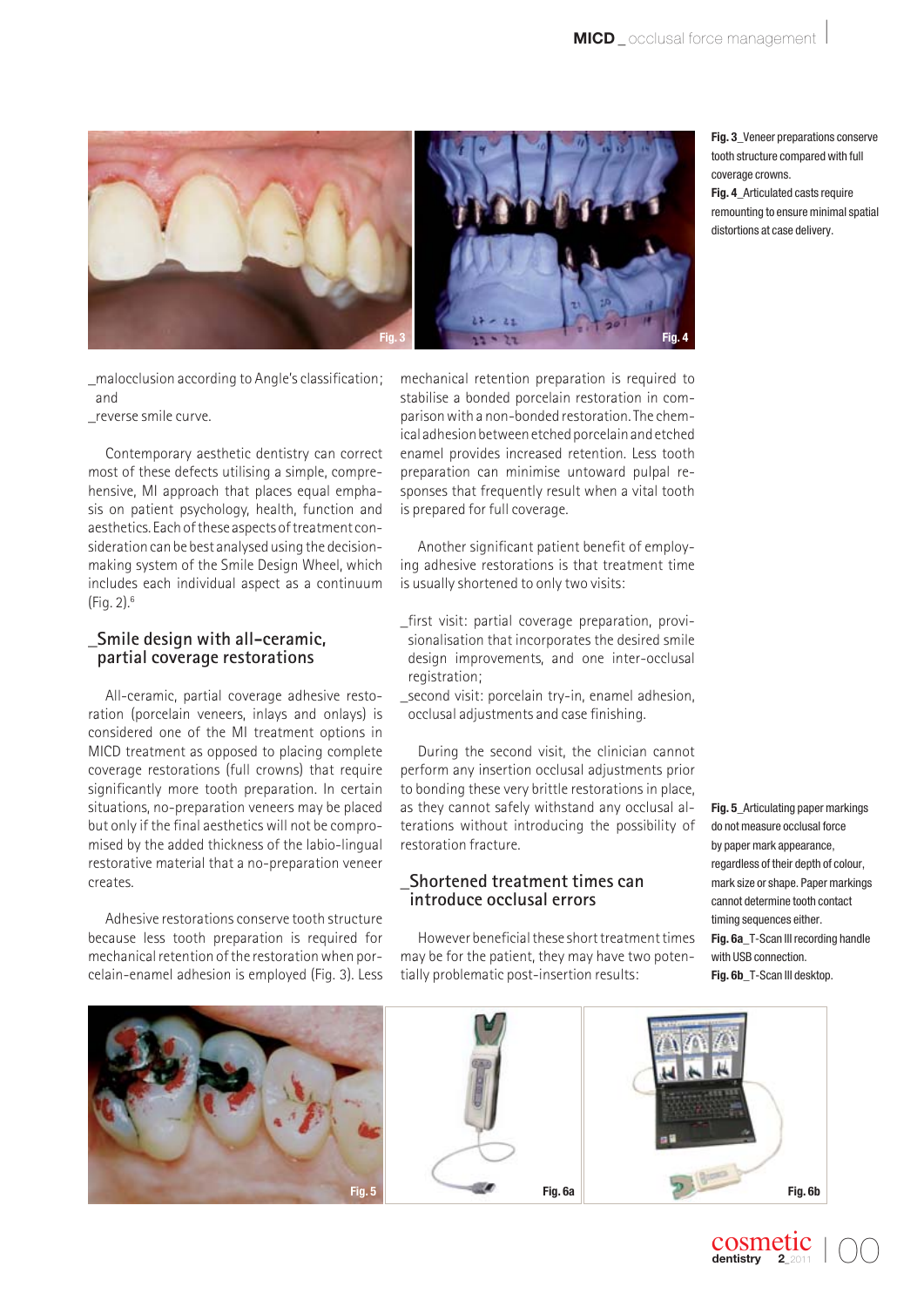

**Fig. 7\_**T-Scan III graphical display illustrates excessive occlusal force in colour for simplified analyses by the clinician. **Fig. 8a\_**T-Scan III sensor schematic.

**Fig. 8b** T-Scan III high definition recording sensor.

\_patient discomfort owing to difficult occlusion initially post-insertion; \_potentially shortened restoration lifespan.

These sequelae result from the lack of repeated inter-occlusal remounts, which conventional prosthodontic cases commonly undergo. Remounting at metal try-in, porcelain bisque try-in and possibly once more prior to prosthesis installation greatly improves the accuracy of the true maxillo-mandibular, inter-arch spatial relationships (Fig. 4). This reduces the number of occlusal adjustments required at insertion, thereby preserving restorative material thickness and restoration strength.

Adhesive restorations are almost incapable of being reliably remounted. Because of the minimal preparation configuration of partial coverage, non-bonded, all-ceramic restorations, they are unstable on their supporting teeth. Mousses, waxes, silicone putty, injected impression materials and impression tray seating can all easily dislodge the non-bonded restorations from their supporting teeth when taking inter-occlusal records. The movement of non-bonded restorations can also occur during a "pick-up" or transfer impression. The instability of non-bonded restorations complicates all aspects of any remounting procedure greatly.

**Fig. 9 Fig. 10**

Without the series of laboratory remounts that a cemented prosthesis often undergoes, the all- ceramic restoration is susceptible to significant spatial misalignment and excessive occlusal force that can go undetected clinically until after the insertion has been started. This lack of proper detection of the location of problematic force is worsened by the fact that articulating paper markings do not measure the occlusal forces or the occlusal contact timing sequence in any quantifiable way, regardless of the false and often-advocated paper marking beliefs (Fig. 5).7–16

Poor maxillo-mandibular spatial relationships and occlusal force detection can be reliably overcome when an MI clinician employs computerguided occlusal analysis technology at restoration insertion (T-Scan III, Tekscan; Figs. 6a & b). When properly used after the completion of bonding procedures, this digital occlusal technology helps to locate regions of excessive occlusal force accurately within the occlusal surfaces and incisal edges of the newly placed restorations. The clinical reduction of these excessive forces leads to easier post-insertion acceptance of the new occlusion and increases the restoration's lifespan.

### **\_Computer-guided occlusal analysis system**

The T-Scan III Computerized Occlusal Analysis System offers precision technology that analyses occlusal contact force and time sequences in 0.003-second increments and graphically displays them in movie form.17,18 The system simplifies occlusal adjustments at aesthetic prosthesis in sertion, as it quickly isolates excessive force concentrations and time-premature contacts, so their eradication is predictable and effective (Fig. 7). The preservation and longevity of ceramic restorations are enhanced, as any potentially destructive occlusal forces are isolated at delivery, and then removed prior to the patient's long-term use of the new smile design prosthesis.

**Fig. 9\_**Legend of colour-coded occlusal force data. **Fig. 10\_**Doughnut-shaped paper mark supposedly indicates high force.

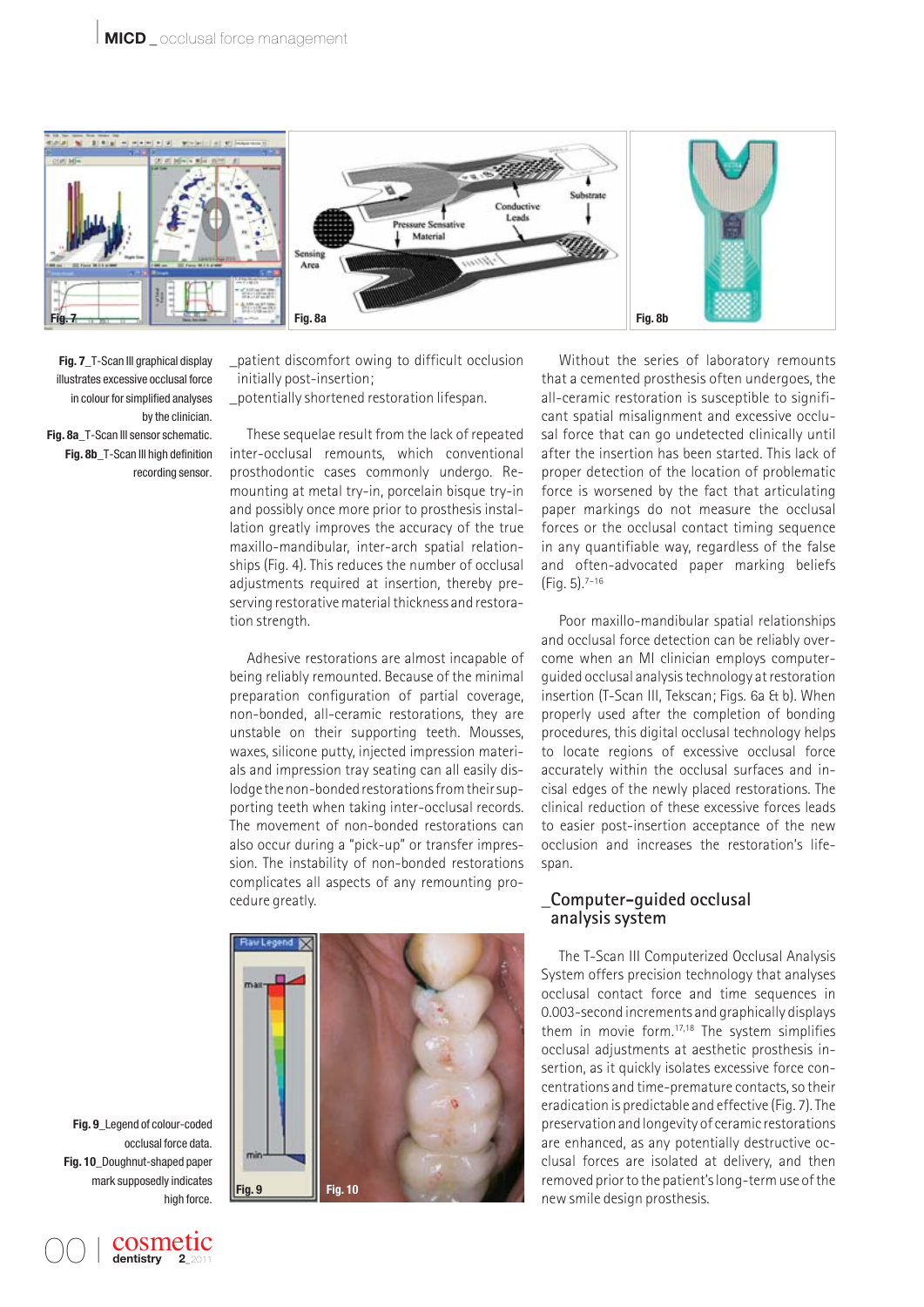The occlusal force and time-sequence data are relayed to a PC through a highdefinition recording sensor that measures contact-varying relative force sequentially as differing tooth contacts interact at the occlusal surfaces (Figs. 8a & b). During a turbo-mode recording, the sensor is



scanned 3,000 times per second, resulting in a dynamic movie of changing occlusal forces that can be incrementally viewed in a slow-motion playback.

This dynamic playback separates all the force variances into their contact order, while simultaneously grading their relative occlusal force, so that a clinician can observe them for diagnosis and possible treatment. In two or three dimensions, the contact timing sequence can be played forwards or backwards continuously or in 0.003-second increments, to reveal an occlusal "movie" that describes the occlusal condition.19 In the 3-D playback view, the force columns change both their height and colour designation. In the 2-D contour view, the colour-coded force concentration zones alter size, shape and colour as the occlusal forces change (Fig. 7). Warmer colours indicate forceful contacts, while darker colours indicate lower force contacts (Fig. 9).

#### **\_Limitations of articulating paper markings**

Clinicians routinely employ articulating paper to visualise the presence of occlusal contacts, their force and their time simultaneity. They determine whether contacts are forceful by subjective judgement of the paper markings for their supposed force content.

In dental medicine, it is strongly advocated and strongly believed by many clinicians that the characteristics of the paper markings indicate occlusal forces.10,12–16 The appearance characteristics of the paper markings are based upon:

- a) the size of the mark: large marks supposedly indicate higher forces; small, light markings indicate lesser forces;
- b) the relative colour depth and intensity of the ink mark: the darker the mark and/or its colour in tensity, the higher the force content; the lighter the mark, the less force content present;
- c) the presence of doughnut and halo shape(s): these shapes indicate that the contact is forceful because these contacts do not have ink in the middle (Fig. 10).

Despite the persistence of the "clinical beliefs" listed above, there is no published scientific evidence that supports that these appearance characteristics actually indicate the relative force of occlusal contact.<sup>7-11</sup> Studies on articulating paper markings demonstrate consistently that occlusal forces cannot be reliably determined based upon their size or colour. Additionally, paper markings have never been shown in any study to be able to describe contact-timing sequences.<sup>7-11</sup>

Figure 11a clearly illustrates the limitations of the articulating paper in describing force and that **Fig. 11a\_**Upper first molar with three large paper marks and upper second molar with mesial scratchy paper markings.

**Fig. 11b\_**Opposing lower molars with large black paper marks on first molar and small, light marks on the second molar.

**Fig. 12\_**T-Scan III data of upper right first and second molar occlusal forces.

**Fig. 13\_**Pre-op fractured veneers. **Fig. 14\_**Replacement of broken veneers completed with six new veneers.



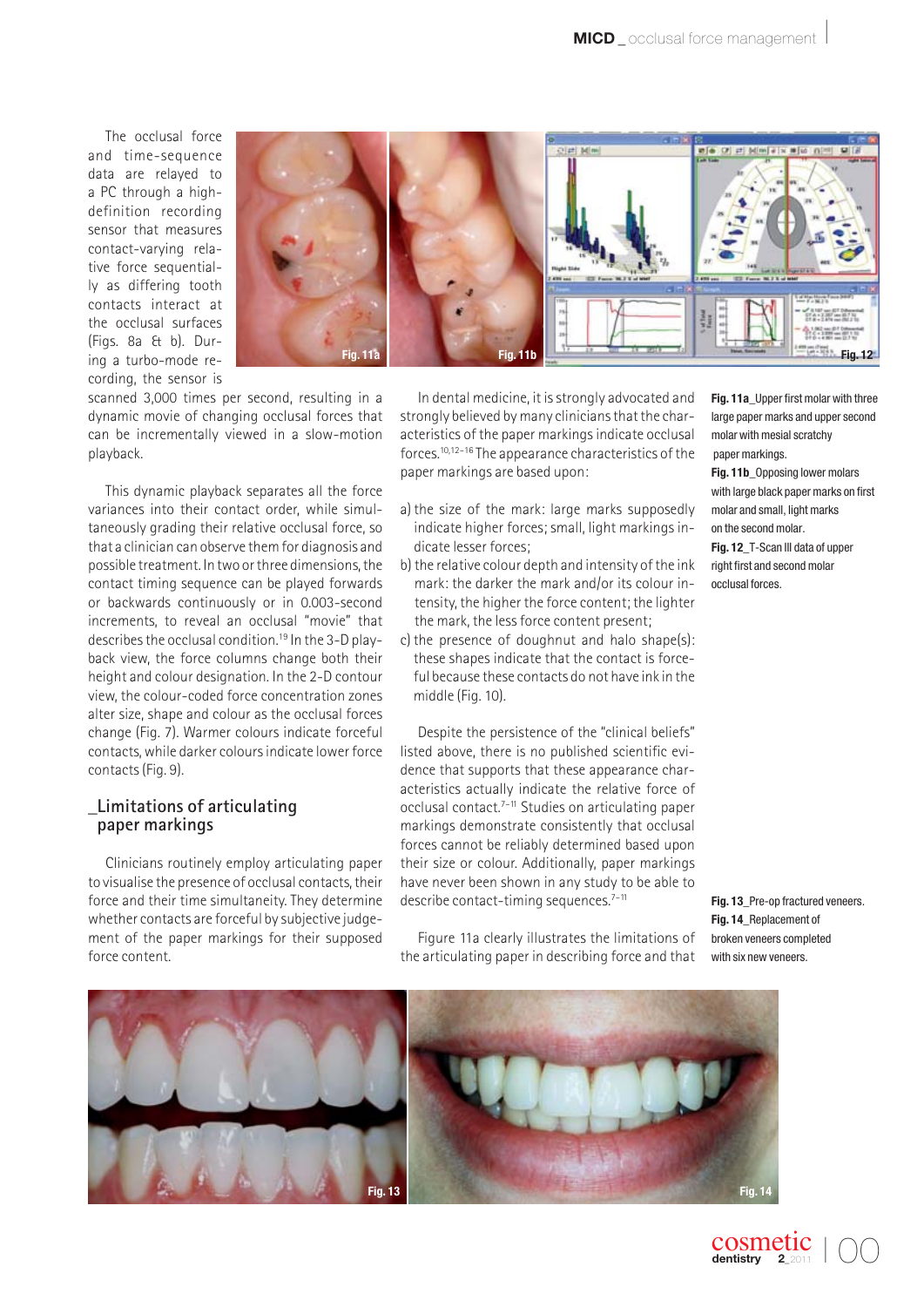

**Fig. 15a\_**Paper markings of protrusive movement pre-treatment. **Fig. 15b\_**T-Scan data of early protrusion. **Fig. 15c\_**High force on distal incisal region #11. **Fig. 16\_**Mid-treatment paper markings of protrusive movement.

the clinical belief that the appearance of paper markings can indicate forceful contacts is flawed. Three large marks are present on tooth #16 and small scratchy marks on the mesial of tooth #17. Note the lightly exposed dentine on tooth #17, where the scratchy red marks are located. Visual inspection of the dark marks on tooth #16 is believed to indicate that high force contacts are present there. The clinician has been indoctrinated to believe that this is the case. Figure 11b shows the counter-arch paper marks with large black marks on tooth #46 and lighter marks on tooth #47.

The T-Scan data shows that the small contacts present on the mesial aspect of tooth #17 are actually a region of extreme occlusal force and the neighbouring three large dark marks on tooth #3 are actually three regions of very low occlusal force (Fig. 12). Notice that tooth #17 makes up 48 % of the patient's right arch, half of the total occlusal forces. This explains why there is visible exposed dentine. Years of unseen occlusal overload on this tooth (and the opposing tooth #47) have worn the enamel, whereas tooth #16 with its very big, dark marks has intact enamel.

Compared with the results of the T-Scan III, it becomes clear that the characteristics of paper markings do not in any way describe the occlusal forces. Computer-guided occlusal analysis illustrates the true nature of the occlusal contact force patterns. This offers clinical insight about the degree of occlusal force demonstrated by articulating paper markings.

Lastly, had the advocated "beliefs" about the characteristics of paper markings been used as a guide for the clinician who, in this case, was attempting to make decisions regarding occlusal adjustment to control force, the clinician would have clearly chosen the wrong teeth to adjust, despite seeking to diminish the occlusal overload. This example illustrates that clinicians' eyes and the articulating paper markings do not illustrate occlusal forces reliably. Computer-guided occlusal analysis clarifies which articulating paper markings should be treated so that the operator makes appropriate treatment decisions as to which tooth contacts truly require force lessening.

Therefore, T-Scan III technology represents the *essence of MI dentistry* with respect to dental occlusion. A clinician treats only what needs to be treated and should not perform random occlusal adjustments judged with the naked eye according to paper markings. This method of judging force is so prone to error that it will always have more invasive results than when properly performed computer-guided occlusal adjustment is employed.

#### **\_Computer-guided occlusal analysis for a case of six anterior veneers**

Improved force and timing of all tooth contacts, both static and functional, can be precisely adjusted when corrections to the paper labelling are guided by computer analysis. The following case illustrates the utilisation of computer-guided occlusal analysis to refine the protrusive movement on six anterior veneers.

A 21-year-old female patient presented for replacement of six anterior veneers owing to visible material fractures (Fig. 13). The old veneers were removed, the teeth were slightly re-prepared, and six new Empress II veneers (Ivoclar Vivadent) were placed (Fig. 14).

After the veneers had been cured and the excess bonding material trimmed, gross occlusal adjustments were performed to return the patient to the pre-treatment vertical dimension of occlusion. Although the lingual veneer margins were

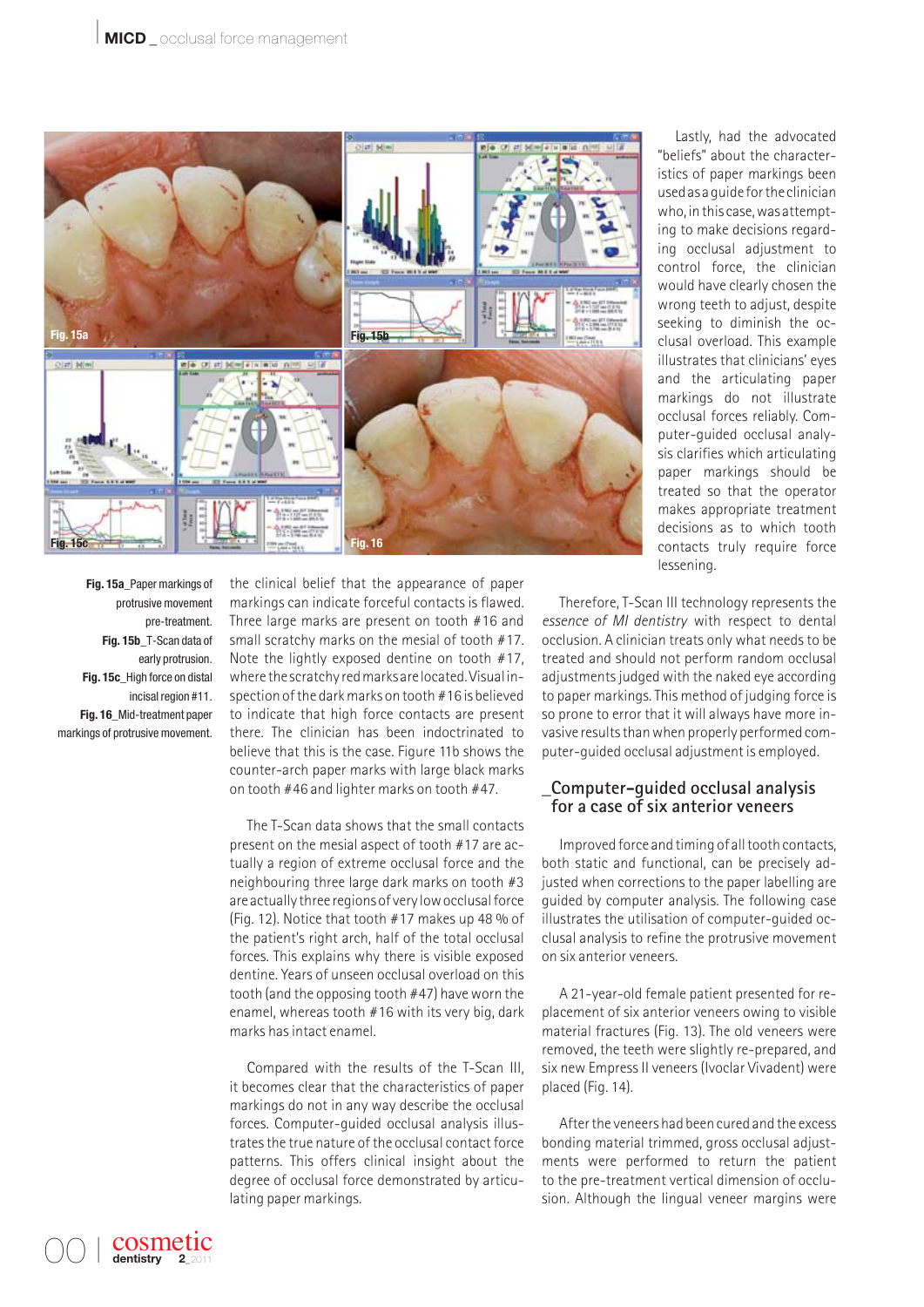incisal to the original vertical stops on the anterior teeth, some excess bonding cement required removal to maintain the vertical dimension.

Next, protrusion and laterotrusive excursions were ana lysed with the T-Scan III system to determine whether extreme forces were present at the incisal edges or on the lingual functional inclines of the veneers. The maxillary anterior lingual surfaces provide toothborne ramps for the lower anterior teeth to glide over during mandibular excursions. Controlling any extreme forces on the lingual veneer ramps will aid in ceramic material longevity.

Dynamic excursive func-

tions are recorded by instructing the patient to occlude through the T-Scan III sensor into his/her maximum inter-cuspal position (MIP), holding the teeth together for one to two seconds, then commencing an excursive movement across the guiding teeth.20–22 Right–left and protrusive excursions can be recorded for force analysis. Only the protrusive excursion will be discussed here. Figure 15a illustrates the first articulating paper labelling of the protrusive movement made as the mandibular incisors leave the MIP and travel towards the incisal edge. Note that there is a dark long protrusive track line on the distal-incisal aspect of tooth #12, a shorter line on the distal of tooth #11 and a horizontal line on the incisal edge of tooth #11. Despite the appearance of these ink representations, the paper labelling offers no indication as to whether any high force region even exists.

Figures 15b and c describe the movement as recorded by the T-Scan III. As the excursion progresses after the patient leaves the MIP position (Fig. 15b) and transitions onto the anterior teeth, tooth #11 becomes very forceful near the incisal edge (tall pink force column) as the protrusive movement advances to include only the incisors (Fig. 15c). If left untreated, possible fracture of the distal incisal edge of this veneer could result from the extreme force applied each time the mandible protrudes.

To correct this excessive protrusive force, adjustments guided by the recorded force data were employed. The disto-incisal paper track line was



occlusally adjusted with a medium coarse diamond bur with water spray. Following this first adjustment sequence, a new recording was made to ascertain new force and time changes resultant from the previous adjustment. These new force and time aberrations were isolated, labelled and adjusted. This was repeated until no extreme occlusal forces were present throughout the duration of the protrusive excursion and moderate to low forces were shared between the guiding inclines and incisal edges.

Figures 16 and 17a show the mid-treatment and final articulating paper markings of protrusive movement. Note that in Figures 15a, 16 and 17a, the paper markings offer no quantifiable force or time information to guide corrective adjustments. Figures 17b to d illustrate that in the corrected final protrusive movement there are shared force transitions between teeth #11 and 21 all through the movement. The computer-guided result has protrusive contacts that never reach the potentially damaging force levels seen preoperatively (Fig. 15b).

This case illustrates the use of computer-guided occlusal analysis with adhesive restorations to minimise excessive occlusal forces that result from the all-ceramic restoration placement, where the bonding process must precede all occlusal adjustments. This reversal of the conventional placement process (absent of inter-occlusal remounts) can introduce significant occlusal errors that are poorly discerned with articulating paper. Com**Fig. 17a\_**End of treatment paper markings of protrusive movement. **Fig. 17b\_**Corrected post-op early protrusion. **Fig. 17c\_**Corrected post-op mid-protrusion. **Fig. 17d\_**Corrected post-op end protrusion.